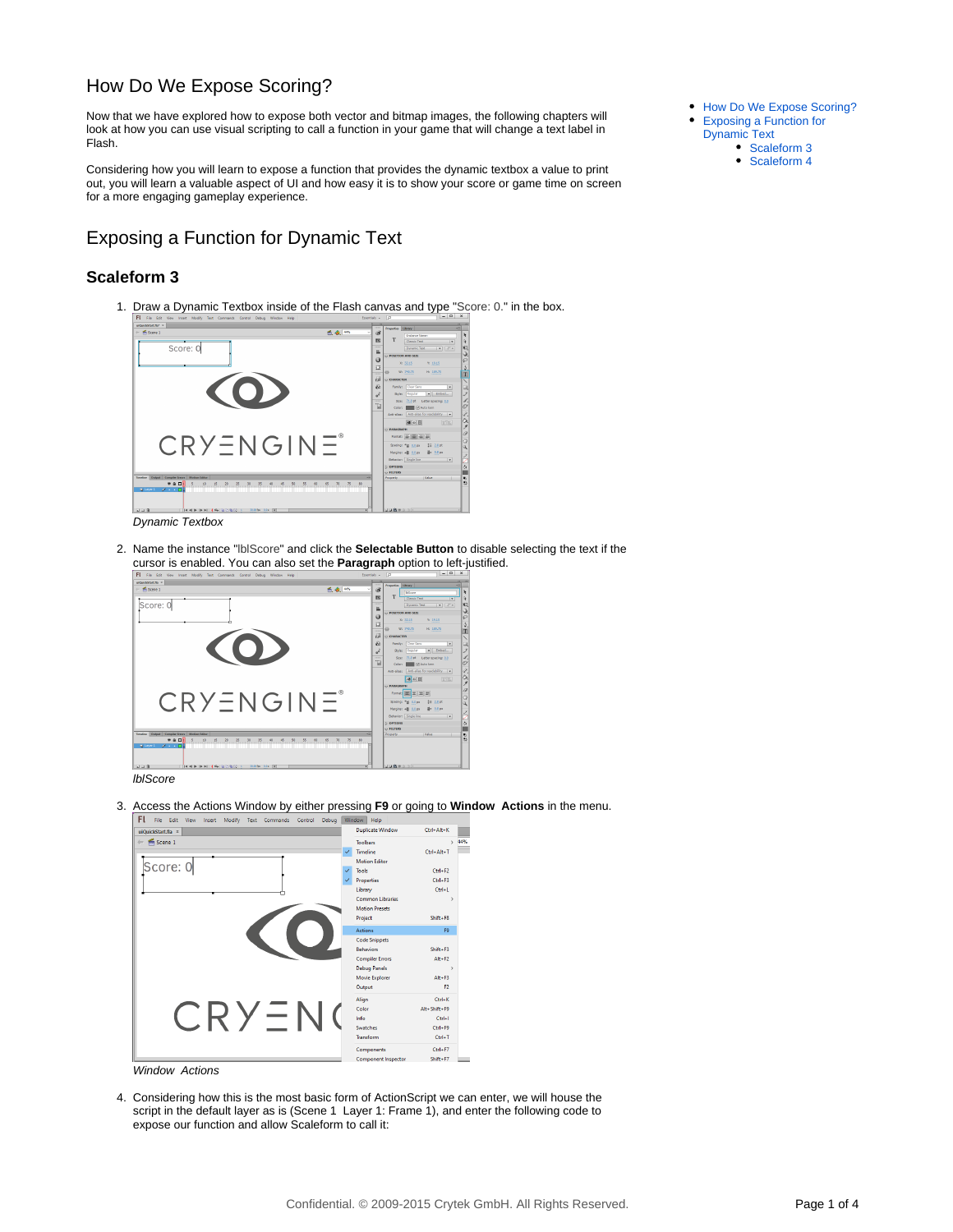#### **uiQuickStart.fla**

```
function updateScore(value:Number)
{
     lblScore.text = "Score: " + value;
}
```


House the script in the default layer

5. Now that you have defined your function, you can compile your GFx file through the exporter as explained in [Chapter 2 - Flash and Gfx,](https://docs.cryengine.com/display/CEMANUAL/Chapter+2+-+Flash+and+Gfx) then enter the following adjustments to your UI Elements XML file to expose the function to visual scripting:

| uiQuickStart.xml                                                                                                                   |
|------------------------------------------------------------------------------------------------------------------------------------|
| <functions></functions>                                                                                                            |
| <function desc="Updates our score" funcname="&lt;/td&gt;&lt;/tr&gt;&lt;tr&gt;&lt;td&gt;updateScore" name="UpdateScore"></function> |
| <param <="" desc="New score" name="value" td="" type="&lt;/td&gt;&lt;/tr&gt;&lt;tr&gt;&lt;td&gt;int"/>                             |
|                                                                                                                                    |
|                                                                                                                                    |



Exposing the function to visual scripting

# <span id="page-1-0"></span>**Scaleform 4**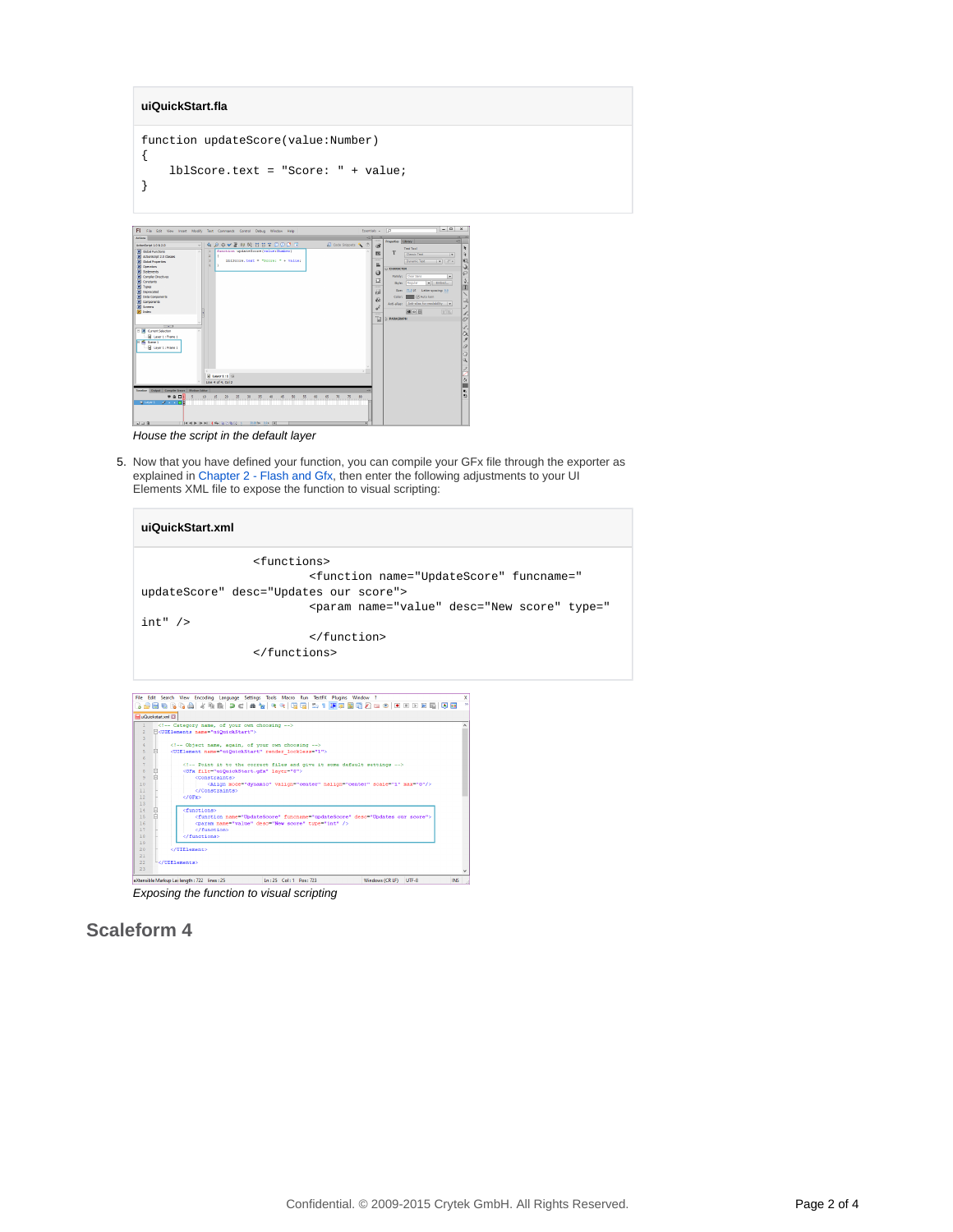1. Draw a Dynamic Textbox inside of the Flash canvas and type "Score: 0." in the box.



Dynamic Textbox

2. Name the instance "lblScore" and make sure a suitable color and size is chosen.



lblscore

3. Access the Actions Window by either pressing **F9** or going to **Window Actions** in the menu.



Window Actions

4. Considering how this is the most basic form of ActionScript we can enter, we will house the script on the default layer as is (Scene 1, Layer 1, Frame 1), and enter the following code to expose our function and allow Scaleform to call it:



House the script in the default layer